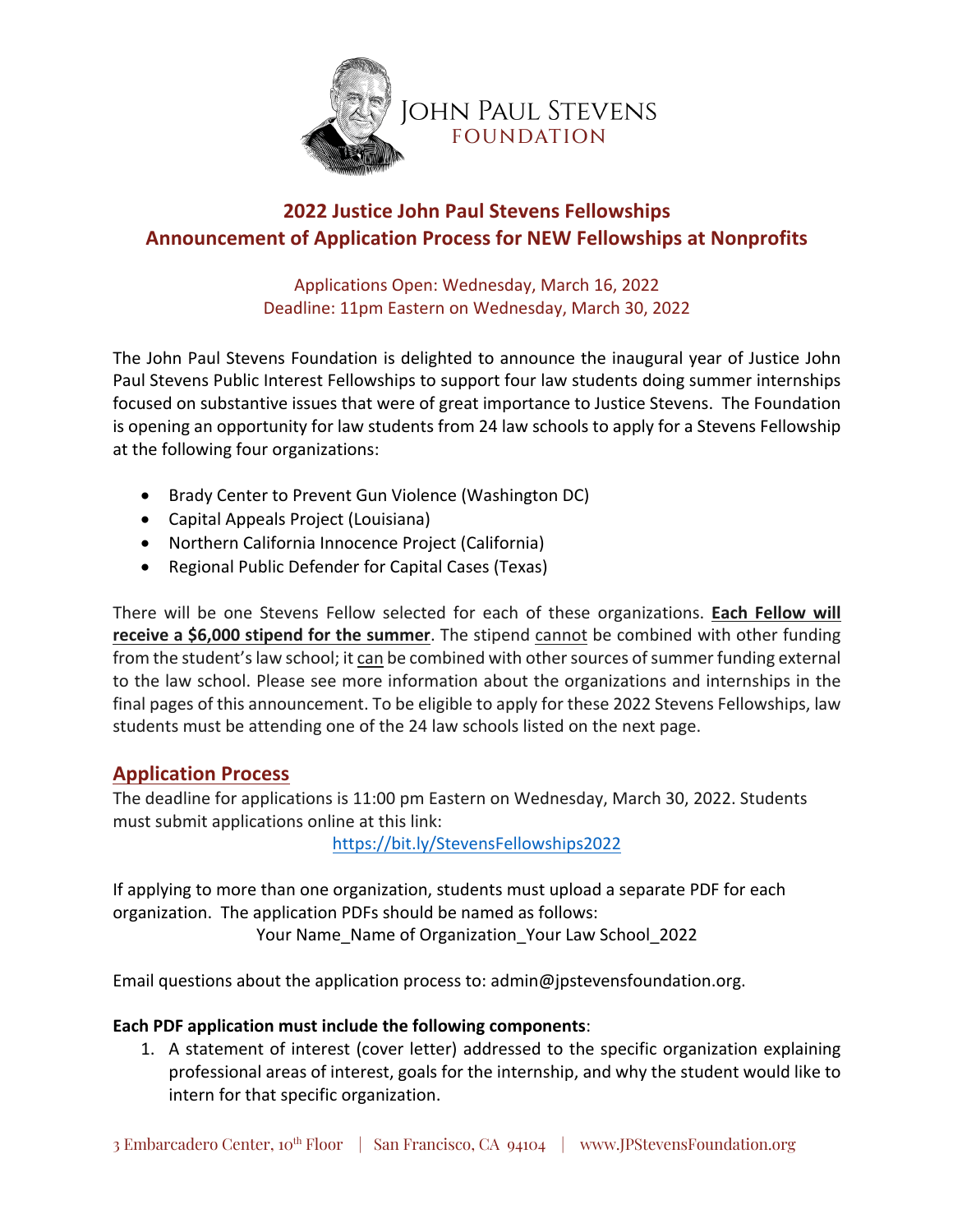

- 2. A 500-word statement describing how the student's past public interest experience, goals for the summer internship, and plans for a public interest legal career align with the vision, mission, and work of the John Paul Stevens Foundation (*see below*).
- 3. Resume
- 4. Transcript (can be unofficial)
- 5. Three professional references
- 6. Legal writing sample (no longer than 5 pages)

Applications will be screened by the Stevens Foundation and distributed to the organizations in early April. Each organization will conduct its own, independent selection process during the month of April. The four Stevens Fellows will be selected by the end of April 2022.

### **About the Stevens Foundation: Advancing a Legacy of Justice**

Vision: The John Paul Stevens Foundation seeks to build a more just and equitable society. Mission: As a living tribute to Justice John Paul Stevens, the Foundation works to protect and promote democracy and the rule of law, access to justice, and equality by supporting law students, lawyers, and others working in the public interest. The John Paul Stevens Foundation is dedicated to promoting public interest and social justice values in the next generation of American lawyers. The Justice John Paul Stevens Public Interest Fellowship Program reflects Justice Stevens's deep belief that a dynamic and effective justice system depends on a cadre of trained and committed lawyers doing public interest work. (*See www.jpstevensfoundation.org.)*

### **Eligible Law Schools**

Students must be attending one of these law schools to be eligible to apply.

- 1. Emory University School of Law
- 2. Florida A&M University College of Law
- 3. Fordham University School of Law
- 4. Georgia State University College of Law
- 5. Howard University School of Law
- 6. Indiana University Maurer School of Law
- 7. North Carolina Central University School of Law
- 8. Seattle University School of Law
- 9. Southern University Law Center
- 10. Texas Southern University Thurgood Marshall School of Law
- 11. University of Alabama School of Law
- 12. UC Davis School of Law
- 13. UCLA School of Law
- 14. University of Florida Levin College of Law
- 15. University of Idaho College of Law
- 16. University of Illinois College of Law (Champaign-Urbana)
- 17. University of Michigan Law School
- 18. University of Minnesota Law School
- 19. University of Oklahoma Law School
- 20. University of Pittsburgh School of Law
- 21. University of the District of Columbia David A. Clarke School of Law
- 22. University of Washington Law School
- 23. Washington University in St. Louis School of Law
- 24. Willamette University College of Law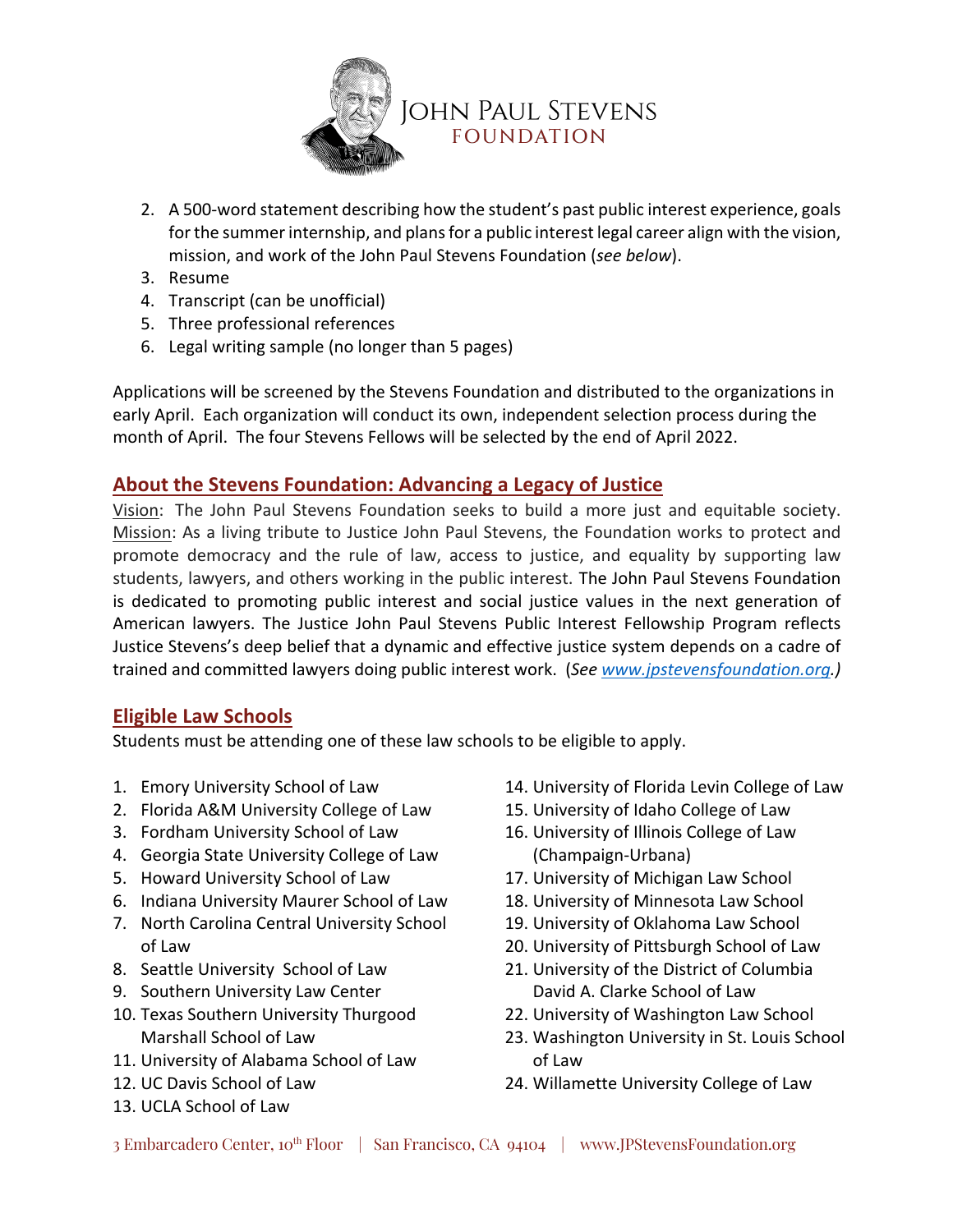

# **Information about the Organizations & Internships**

| <b>Organization</b>              | <b>Brady Center to Prevent Gun Violence</b>                                                                                                                                                                                                                                                                                                                                                                                                                                                                                                                                                                                                                                                                                                                                                                                                                                                                                                                                                                                                                                                                           |
|----------------------------------|-----------------------------------------------------------------------------------------------------------------------------------------------------------------------------------------------------------------------------------------------------------------------------------------------------------------------------------------------------------------------------------------------------------------------------------------------------------------------------------------------------------------------------------------------------------------------------------------------------------------------------------------------------------------------------------------------------------------------------------------------------------------------------------------------------------------------------------------------------------------------------------------------------------------------------------------------------------------------------------------------------------------------------------------------------------------------------------------------------------------------|
| Mission & Work                   | For more than 40 years, the Brady Center to Prevent Gun Violence<br>has been the leading national voice in the prevention of gun<br>violence with an unrivaled history of success.                                                                                                                                                                                                                                                                                                                                                                                                                                                                                                                                                                                                                                                                                                                                                                                                                                                                                                                                    |
| Internship Location              | Preference for in-person in Washington DC with the option for<br>virtual in select cases.                                                                                                                                                                                                                                                                                                                                                                                                                                                                                                                                                                                                                                                                                                                                                                                                                                                                                                                                                                                                                             |
| Internship Timing & Duration     | 10 weeks                                                                                                                                                                                                                                                                                                                                                                                                                                                                                                                                                                                                                                                                                                                                                                                                                                                                                                                                                                                                                                                                                                              |
| Description of the Internship    | Interns will take on a variety of projects critical for the development<br>and litigation of potential and current cases. They will garner<br>knowledge of several current liability cases and become part of the<br>innovative and academically stimulating environment that helps to<br>create strong gun violence prevention precedent throughout the<br>country. Interns will gain hands-on litigation experience and will<br>support all phases of legal advocacy, including developing new<br>cases, helping prepare for trial and depositions, assisting with<br>discovery, monitoring and exploring developments in gun violence<br>litigation, and observing strategy sessions. Aimed at ending chronic<br>violence that perpetuates cycles of poverty, most of the litigation is<br>aimed at deterring gun suppliers' exploitation of low-income<br>communities. Interns support civil suits against the gun industry's<br>distribution of firearms to dealers despite knowing that those<br>dealers will sell guns to traffickers, allow straw purchases, and fail<br>to conduct proper background checks. |
| Links for Additional Information | https://bradyunited.bamboohr.com/jobs/view.php?id=101                                                                                                                                                                                                                                                                                                                                                                                                                                                                                                                                                                                                                                                                                                                                                                                                                                                                                                                                                                                                                                                                 |
|                                  | https://www.bradyunited.org/                                                                                                                                                                                                                                                                                                                                                                                                                                                                                                                                                                                                                                                                                                                                                                                                                                                                                                                                                                                                                                                                                          |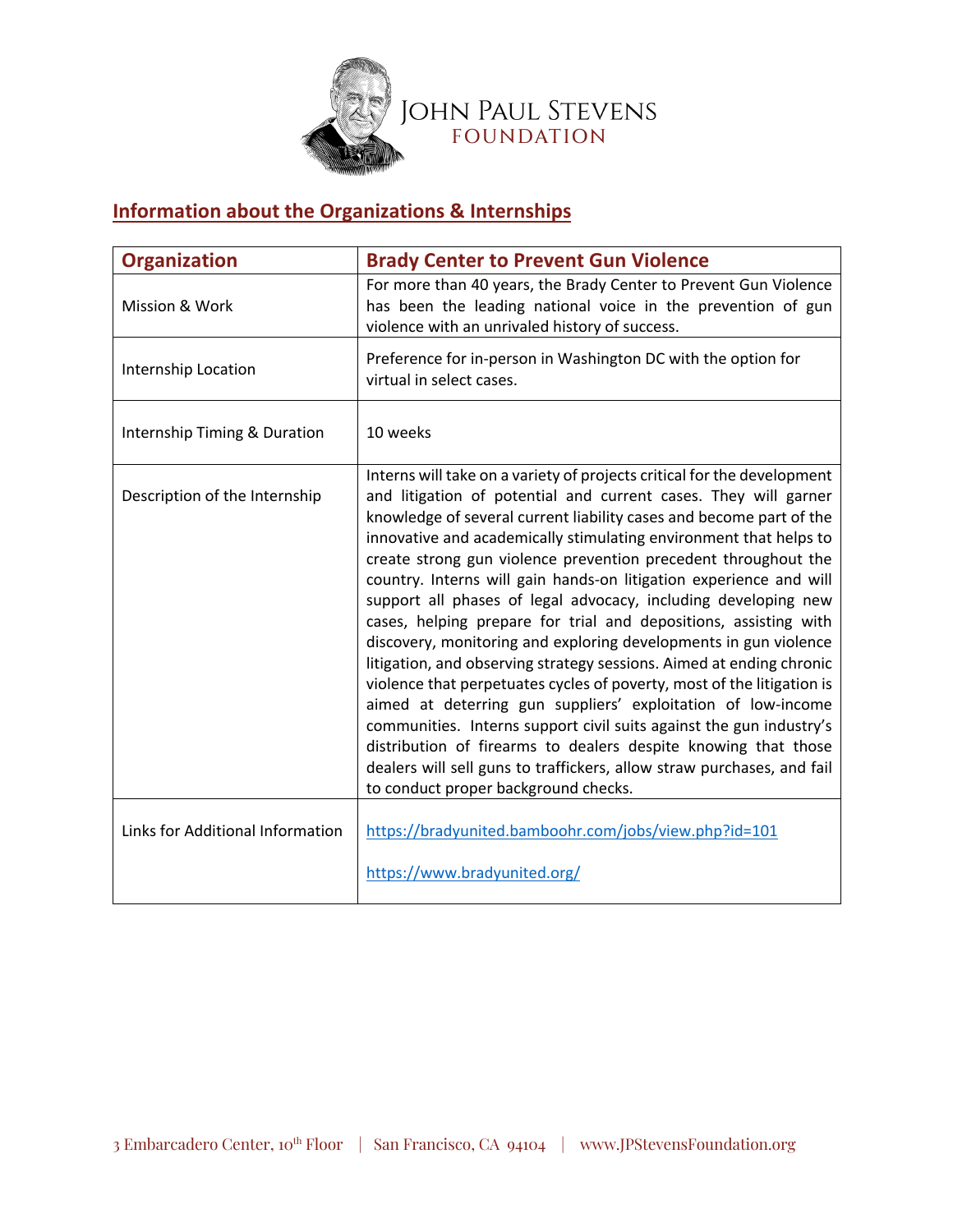

| <b>Organization</b>           | <b>Capital Appeals Project</b>                                                                                                                                                                                                                                                                                                                                                                                                                                                                                                                                                                                                                                                                                                                                                                                                                                                                                                                                                                                                                                                                                                                                                                                                                                                                                                                                                                                                                                                                                      |
|-------------------------------|---------------------------------------------------------------------------------------------------------------------------------------------------------------------------------------------------------------------------------------------------------------------------------------------------------------------------------------------------------------------------------------------------------------------------------------------------------------------------------------------------------------------------------------------------------------------------------------------------------------------------------------------------------------------------------------------------------------------------------------------------------------------------------------------------------------------------------------------------------------------------------------------------------------------------------------------------------------------------------------------------------------------------------------------------------------------------------------------------------------------------------------------------------------------------------------------------------------------------------------------------------------------------------------------------------------------------------------------------------------------------------------------------------------------------------------------------------------------------------------------------------------------|
| Mission                       | The Capital Appeals Project (CAP) is a non-profit law that provides<br>capital appellate and post-conviction and trial representation to<br>indigent people on Louisiana's death row. CAP is one of the leading<br>death penalty appeals offices in the country and has represented<br>clients in several recent cases before the Supreme Court of the<br>United States, including Kennedy v. Louisiana, Snyder v. Louisiana,<br>and Montejo v. Louisiana. CAP provides high-quality representation<br>in the state and federal courts throughout Louisiana and acts as a<br>resource to public defenders and criminal defense lawyers across the<br>state. CAP attorneys have successfully represented clients in state<br>district courts, the Louisiana Supreme Court, and the U.S. Supreme<br>Court, which in turn has improved the quality and standards of<br>representation for indigent capital defendants in Louisiana. CAP also<br>represents a number of non-capital juvenile clients in proceedings<br>implementing the recent Miller/Montgomery Supreme Court<br>decisions which limit life without parole sentences for juvenile<br>offenders. CAP works closely with The Promise of Justice Initiative, a<br>non-profit focusing on conditions of confinement work and death<br>penalty abolition. This unique structure allows direct representation<br>to inform systemic challenges $-$ and vice versa $-$ and provides the<br>flexibility to identify and pursue change where it is most needed. |
| Internship Location           | Internship is In-Person<br>1024 Elysian Fields Ave., New Orleans, LA 70117                                                                                                                                                                                                                                                                                                                                                                                                                                                                                                                                                                                                                                                                                                                                                                                                                                                                                                                                                                                                                                                                                                                                                                                                                                                                                                                                                                                                                                          |
| Internship Timing & Duration  | Interns start June 6, 2022, and internship is for 10 weeks.                                                                                                                                                                                                                                                                                                                                                                                                                                                                                                                                                                                                                                                                                                                                                                                                                                                                                                                                                                                                                                                                                                                                                                                                                                                                                                                                                                                                                                                         |
| Description of the Internship | Each intern is assigned to a senior attorney for supervision and<br>mentorship. Capital and JLWOP criminal defense interns work on<br>individual cases in appeal, post-conviction or federal habeas<br>proceedings, assisting attorneys, investigators and other staff.<br>Depending on the caseload of their supervising attorney, interns may<br>also have the opportunity to participate in some civil conditions of<br>confinement cases. Work includes visiting clients on death row,<br>reviewing trial records, legal research and writing including<br>preparing motions and briefs, and assisting with investigation,<br>reviewing and collecting records, and conducting factual analysis in<br>cases. The work demands rigorous attention to detail and creative<br>thinking and offers students a closely supervised opportunity to<br>learn the intricacies of death penalty jurisprudence, as well as<br>criminal, appellate, and federal habeas law. The internship begins                                                                                                                                                                                                                                                                                                                                                                                                                                                                                                                           |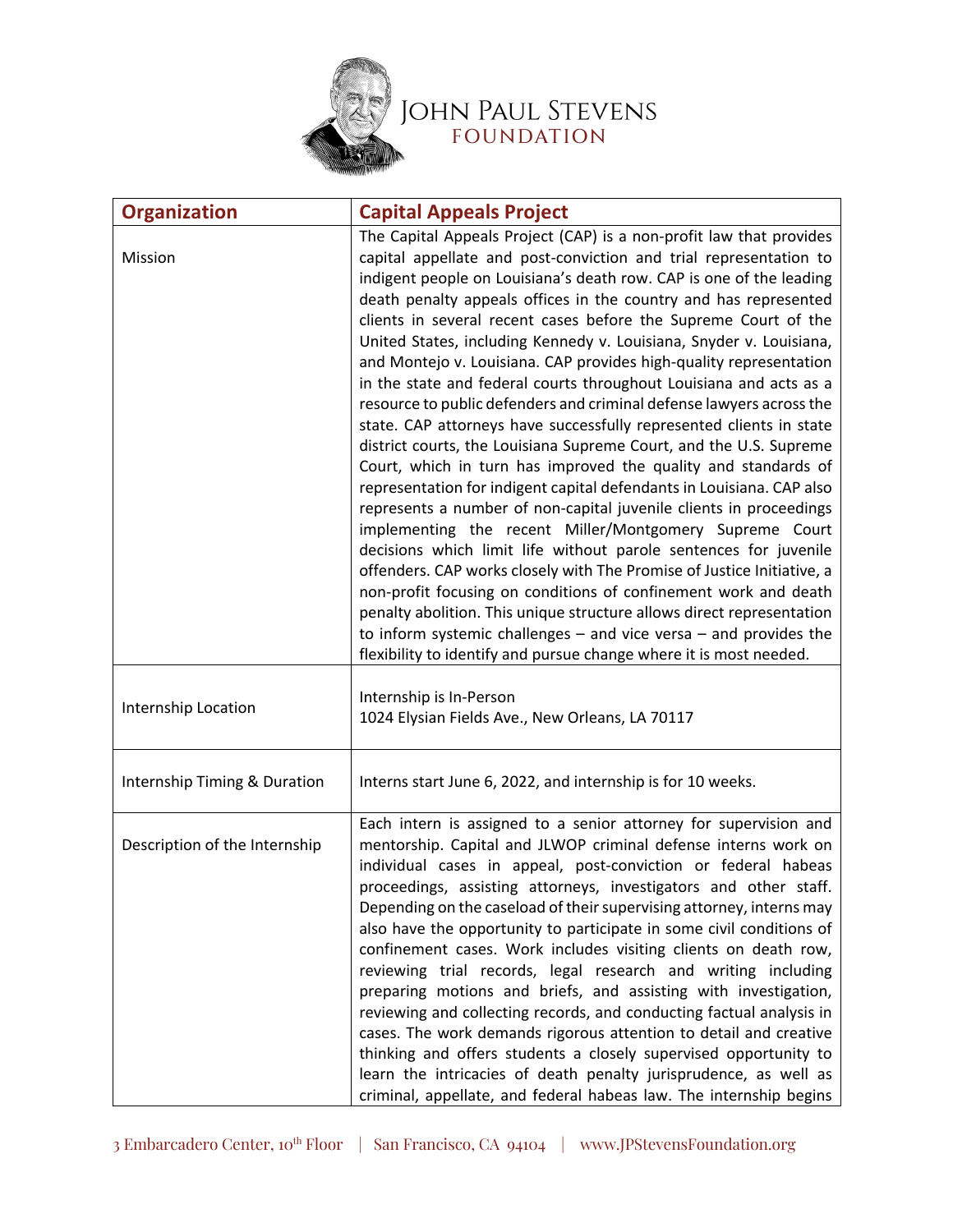

|                                 | with a training program and includes a program of weekly brown bag<br>lunches where interns have the opportunity to learn from and meet<br>some of the top public interest lawyers and workers from other<br>organizations around the city, as well as CAP staff. |
|---------------------------------|-------------------------------------------------------------------------------------------------------------------------------------------------------------------------------------------------------------------------------------------------------------------|
| Link for Additional Information | https://capitalappealsproject.org/                                                                                                                                                                                                                                |

| <b>Organization</b>             | <b>Northern California Innocence Project</b>                                                                                                                                                                                                                                                                                                                                                                                                                                                                                                                                                                                                                                                                                                                                                                                                                                                                                                                                                                                                                                                                                                                                                                                                                                                                                                                                                                                                                                                                                                                                                                     |
|---------------------------------|------------------------------------------------------------------------------------------------------------------------------------------------------------------------------------------------------------------------------------------------------------------------------------------------------------------------------------------------------------------------------------------------------------------------------------------------------------------------------------------------------------------------------------------------------------------------------------------------------------------------------------------------------------------------------------------------------------------------------------------------------------------------------------------------------------------------------------------------------------------------------------------------------------------------------------------------------------------------------------------------------------------------------------------------------------------------------------------------------------------------------------------------------------------------------------------------------------------------------------------------------------------------------------------------------------------------------------------------------------------------------------------------------------------------------------------------------------------------------------------------------------------------------------------------------------------------------------------------------------------|
| Mission                         | The Northern California Innocence Project (NCIP) is a non-profit<br>clinical program of Santa Clara University School of Law. NCIP's<br>mission is to promote a fair, effective, and compassionate criminal<br>justice system and protect the rights of the innocent. NCIP challenges<br>wrongful convictions on every front by exonerating the innocent,<br>educating future attorneys, and reforming criminal justice policy.<br>NCIP envisions a criminal justice system that makes us safer, is cost-<br>effective, and is fair and equitable $-$ one that accurately separates<br>the innocent from the guilty and treats all with fairness and<br>compassion. NCIP strives to partner with all stakeholders - from law<br>enforcement to advocates $-$ to ensure that this vision is realized.<br>NCIP was founded in 2001 by Kathleen "Cookie" Ridolfi and Linda<br>Starr at a moment when new legislation had been adopted in<br>California (CA Penal Code Section 1405) to permit convicted inmates<br>to seek DNA testing that would prove their innocence. Both Ridolfi<br>and Starr had worked for many years as trial and appellate attorneys<br>and saw opportunities to rectify errors in the system and free<br>innocent people. At first working with volunteer staff and law<br>students, they immediately took on cases that led to NCIP's first<br>exoneration in 2002. Today, NCIP has 9 staff members and many<br>dedicated volunteers, students, and pro bono partners. To date,<br>NCIP has won justice for 34 individuals who collectively have spent<br>more than 493 years in prison. |
| Internship Location             | In-Person Internship is preferred, but remote work could be<br>accommodated. Santa Clara University School of Law, 500 El<br>Camino Real, Santa Clara, CA 95053.                                                                                                                                                                                                                                                                                                                                                                                                                                                                                                                                                                                                                                                                                                                                                                                                                                                                                                                                                                                                                                                                                                                                                                                                                                                                                                                                                                                                                                                 |
| Internship Timing & Duration    | Internship is 10 weeks. June 7 to August 5 is preferred, but there is<br>some flexibility.                                                                                                                                                                                                                                                                                                                                                                                                                                                                                                                                                                                                                                                                                                                                                                                                                                                                                                                                                                                                                                                                                                                                                                                                                                                                                                                                                                                                                                                                                                                       |
| Description of the Internship   | Law students will work on any of a wide range of projects, including<br>transcript summaries, legal drafting, editing of documents, legal<br>research, factual research, legislative research and drafting, data<br>input for research projects, and social media content production.                                                                                                                                                                                                                                                                                                                                                                                                                                                                                                                                                                                                                                                                                                                                                                                                                                                                                                                                                                                                                                                                                                                                                                                                                                                                                                                            |
| Link for Additional Information | https://ncip.org/                                                                                                                                                                                                                                                                                                                                                                                                                                                                                                                                                                                                                                                                                                                                                                                                                                                                                                                                                                                                                                                                                                                                                                                                                                                                                                                                                                                                                                                                                                                                                                                                |